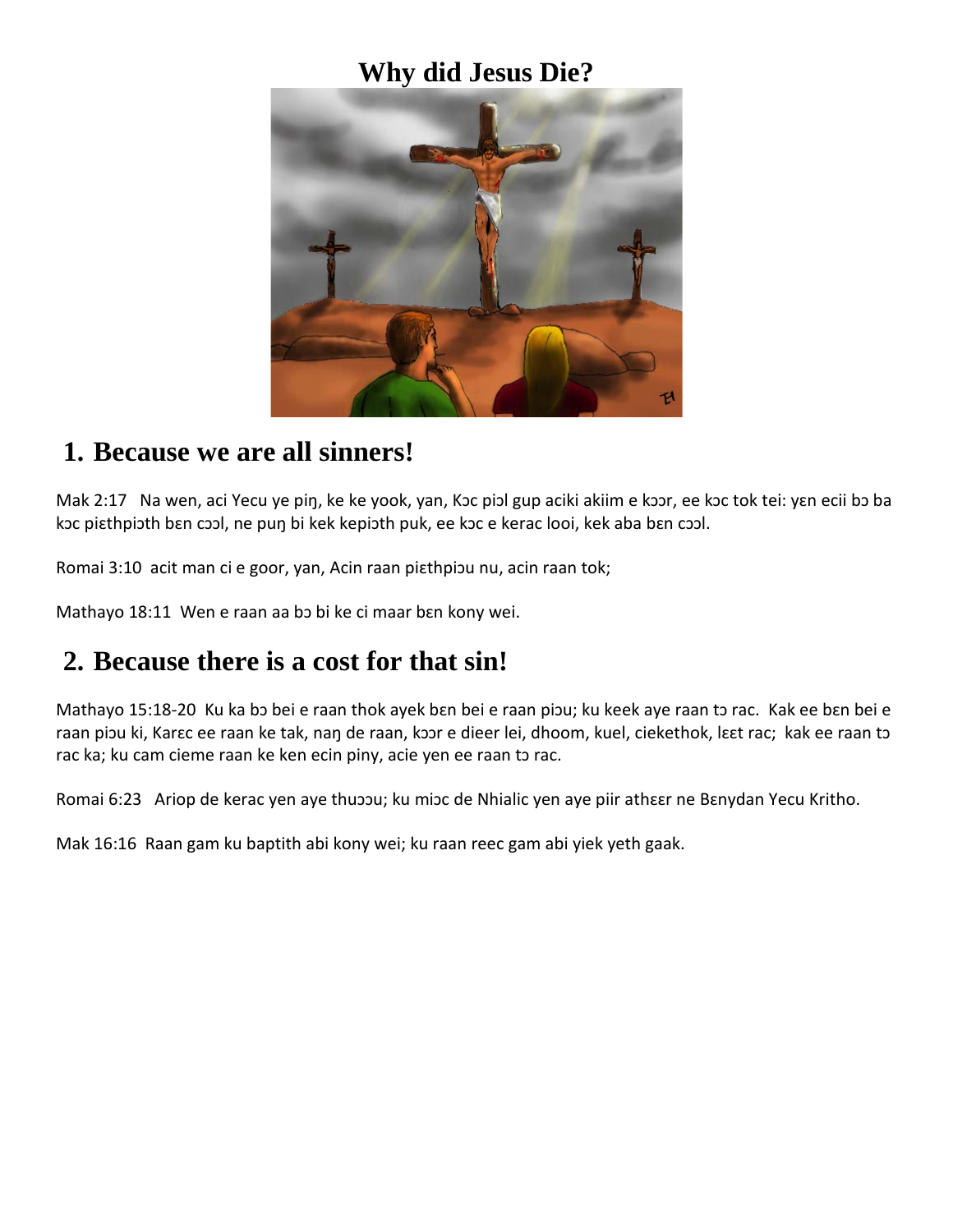

**There is a cost for sin!**

# **3. Because Jesus died and paid for our sins on the cross!**

Mathayo 1:21 Ku abi mɛwa dhieeth, ku aba cak rin, an, YECU; luɔi bi en kɔcken kony ne karɛcken.

Romai 5:8 Ku Nhialic e nhieerde nyuɔɔth, nhieer nhiɛɛr en wook, ne thon ci Yecu Kritho thou ne biakda, ku ŋootku e wo ye kɔc e kerac looi.

Jɔn 3:16 Nhialic e piny nɔm nhiaar alal, arek abi miɔɔc e Wendɛn ci dhieeth etok, ke raan gam en cii bi maar, raan ebɛn, ku bi dɛ piir athɛɛr.

Mathayo 18:11 Wen e raan aa bɔ bi ke ci maar bɛn kony wei.

## **4. Salvation is a free gift, not by good works. You must take God's word for it, and trust Jesus alone!**

Luɔi De Tuuc 4:12 Ku kunydewei aliu ne raan daŋ: ku acin rin kɔk e piny nɔm, rin ci gam kɔc, rin bi wo dhil kony wei ne keek.

Epethiei 2:8-9 ee dhueeŋdepiɔu en aci week kony wei, ne gam; ku acii bɔ tede week: ee miɔc de Nhialic: 9 aci bɔ ne luɔi ee raan looi, ka cin raan dueer rot leec.

Tito 3:5 ke jɔ wo kony wei, ku acie ne luɔi de kepiɛth cuk looi wogup, ee kok de yenpiɔu en aa kony en wook, ne wɛk de dhienh ci wo bɛ dhieeth, ku ne can ci Weidit Yer wo bɛ cak,

## **5. We must put our faith and trust in Christ alone!**

Mak 9:23 Go Yecu yɔɔk, yan, Te ŋic yin gam, kaŋ ayeke leu kedhie tede raan e gam.

Mak 1:15 aye lueel, yan, Piny e thok, ku ciεεη de Nhialic aci guo thiok: pokki wepioth, ku gamki welpiεth.